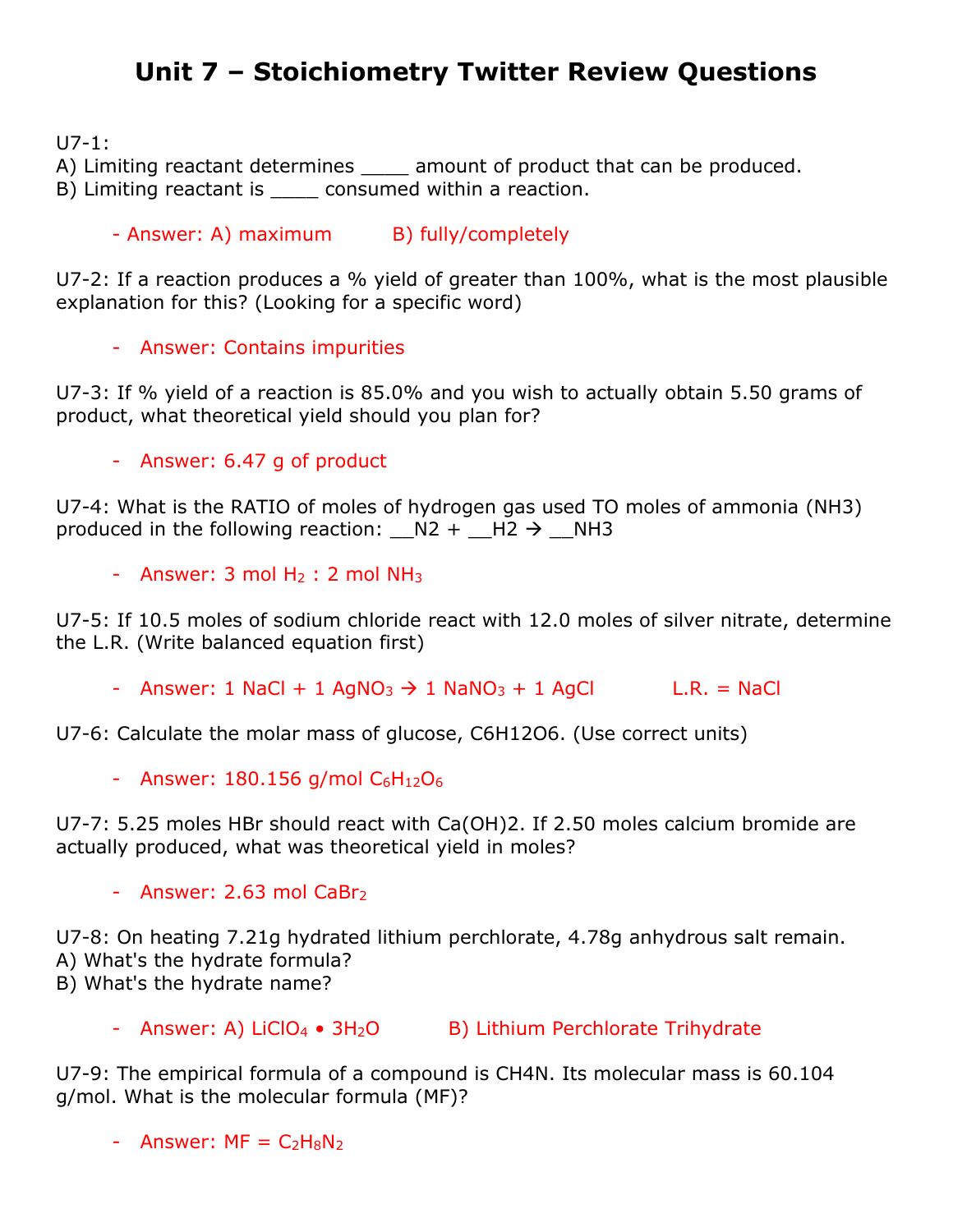U7-10: The empirical formula of a compound is PBr5. It's molecular mass is 430.47 g/mol. What is the molecular formula (MF)?

- Answer:  $MF = PBr<sub>5</sub>$ 

U7-11: The molecular formula of a compound is C10H8. A) What's the molecular mass? (Include correct units) B) What's the empirical formula?

- Answer: A) Molecular Mass =  $128.164$  g/mol  $C_{10}H_8$  B) EF =  $C_5H_4$ 

U7-12: In a reaction where ethylene (C2H4) combusts, 3.25 g of oxygen reacts completely. What is the theoretical mass of water?

- Answer: Theoretical Yield =  $1.22$  g H<sub>2</sub>O

U7-13: In a reaction where ethylene (C2H4) combusts, how many grams of ethylene should react to produce 4.50 grams of CO2?

- Answer:  $1.43$  g  $C_2H_4$ 

 $U7-14$ : NH3 +  $O2 \rightarrow$  NO + H2O A) 3.25 g NH3 are allowed to react with 3.50 g O2. Identify L.R. B) How many grams of NO are produced?

- Answer: A) L.R. =  $O_2$  B) Theoretical Yield = 2.63 g NO

U7-15: Reaction:  $_C6H6 + Br2 \rightarrow C6H5Br + Br$ A) How many grams of C6H5Br are produced if 42.1 g C6H6 reacts with 73.0 g Br2?

- Answer: A) Theoretical Yield =  $71.6$  g  $C_6H_5Br$ 

U7-16: Reaction:  $C6H6 + Br2 \rightarrow C6H5Br + HBr$ A) What is the % yield if the actual yield of C6H5Br is 63.6 g?

- Answer: A) % Yield =  $88.7%$ 

U7-17: The reaction of 2.20 g P4 with 4.25 g Cl2 experimentally produces 4.28 g PCl5. Calculate the % yield.

 $-$  Answer: % Yield =  $85.8%$ 

U7-18: How many moles are in  $9.03 \times 10^24$  atoms of mercury?

- Answer: 15.0 mol Hg

U7-19: How many grams are in 8.20 x 10^22 molecules of N2I6?

- Answer:  $108$  g  $N_2I_6$